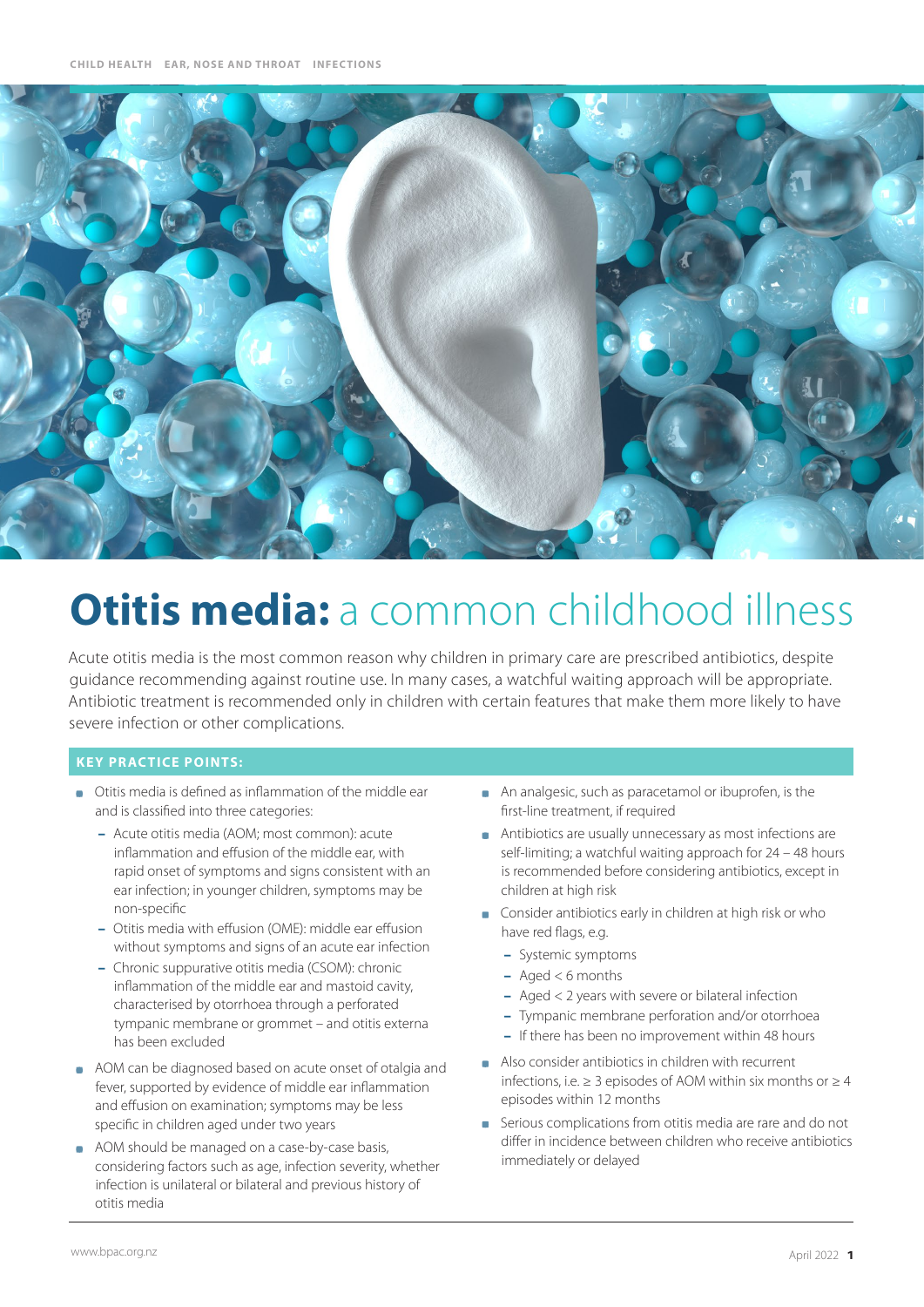This is a revision of a previously published article. What's new for this update:

- **Evidence that air pollution and male sex are risk** factors for the development of otitis media
- **Minor update to recommended amoxicillin dose:** if antibiotics are indicated, the recommended regimen for amoxicillin is now 15 – 30 mg/kg/ dose, three times daily, for five to seven days. The higher dose is used to treat children with severe or persistent infection.
- **Annual influenza vaccination may be useful to** reduce the likelihood of developing severe upper respiratory tract infections

# **Diagnosing otitis media in children**

Otitis media is characterised by middle ear and tympanic membrane inflammation resulting from an upper respiratory tract infection due to viral (e.g. respiratory syncytial virus, rhinovirus, influenza viruses, adenovirus) or bacterial infection (e.g. *Streptococcus pneumoniae*, non-typeable *Haemophilus influenzae, Moraxella catarrhalis*), or a combination of both.<sup>1</sup>

Otitis media is most common in early childhood due to anatomically shorter and more horizontal eustachian tubes; pathogens can enter the middle ear from the nasopharynx more easily and subsequently cause infection.<sup>2</sup> Children also have larger adenoids than adults; when they swell, the eustachian tubes become blocked, making fluid drainage from the middle ear difficult.

There are three main categories of otitis media:

- **Acute otitis media** (AOM; most common) is characterised by acute inflammation and effusion of the middle ear with rapid onset of symptoms and signs consistent with an ear infection
- **Otitis media with effusion** (OME) is defined as middle ear effusion without symptoms and signs of an acute ear infection
- **Chronic suppurative otitis media** (CSOM) is chronic inflammation of the middle ear and mastoid cavity, characterised by otorrhoea through a perforated tympanic membrane or grommet – and otitis externa has been excluded

# **Environmental and individual factors contribute to the risk of developing otitis media**

Factors influencing the risk of a child developing otitis media are divided into individual or environmental and may be modifiable or non-modifiable (Table 1).

# **Acute otitis media (AOM)**

AOM is defined as acute inflammation and effusion of the middle ear accompanied by the rapid onset of symptoms and signs of an ear infection, e.g. otalgia, fever and erythema of the tympanic membrane. The peak prevalence of AOM is between ages  $6 - 18$  months.<sup>13</sup> By age four years, approximately 60% of children will have experienced at least one episode of AOM.<sup>1</sup> In New Zealand, it is estimated that approximately 27% of children aged 0 – 4 years are affected by AOM each year, of those, almost 4% experience recurrent episodes.<sup>10</sup>

#### **Diagnosing AOM**

The most notable features of AOM are otalgia, often with fever and sometimes otorrhoea.<sup>5</sup> Younger children with AOM may present with non-specific symptoms in conjunction with an upper respiratory tract infection, e.g. ear tugging, irritability, refusal to feed and not settling or waking at night.5, 14

On otoscopic examination, the tympanic membrane may:<sup>13, 14</sup>

- Show areas of intense erythema<sup>\*</sup> and/or a yellow colouration
- **Show a loss of translucency and be dull or cloudy**
- Bulge due to effusion with a loss of normal landmarks
- \* Children with prolonged crying, fever or an upper respiratory tract infection may have a mildly red tympanic membrane; it is unlikely the child will have otitis media in the absence of other characteristic symptoms and signs, e.g. bulging of the tympanic membrane<sup>15</sup>

For otoscopic images of the tympanic membrane, see: **[www.rch.org.au/clinicalguide/guideline\\_index/](https://www.rch.org.au/clinicalguide/guideline_index/Acute_otitis_media/) [Acute\\_otitis\\_media/](https://www.rch.org.au/clinicalguide/guideline_index/Acute_otitis_media/)**

#### **Management of AOM**

Symptom relief with regular analgesics, such as paracetamol or ibuprofen\* is recommended for most children, alongside watchful waiting for  $24 - 48$  hours.<sup>5, 13</sup> There is no evidence that antihistamines, decongestants or oral corticosteroids provide benefit.13 In approximately 80% of children with AOM, symptoms will spontaneously resolve within three days, and 90% of children with AOM will have resolved otalgia within seven to eight days without the need for antibiotics (see below for when antibiotics should be considered initially).<sup>5</sup>

\* Ibuprofen is contraindicated in children with signs of dehydration or concurrent NSAID-sensitive asthma16

**Best Practice tip:** An additional short-term option for analgesia in a child with acute severe otalgia is the topical application of lignocaine inside the ear canal, provided the tympanic membrane is intact. This can be administered at the practice via a syringe using lignocaine solution or parents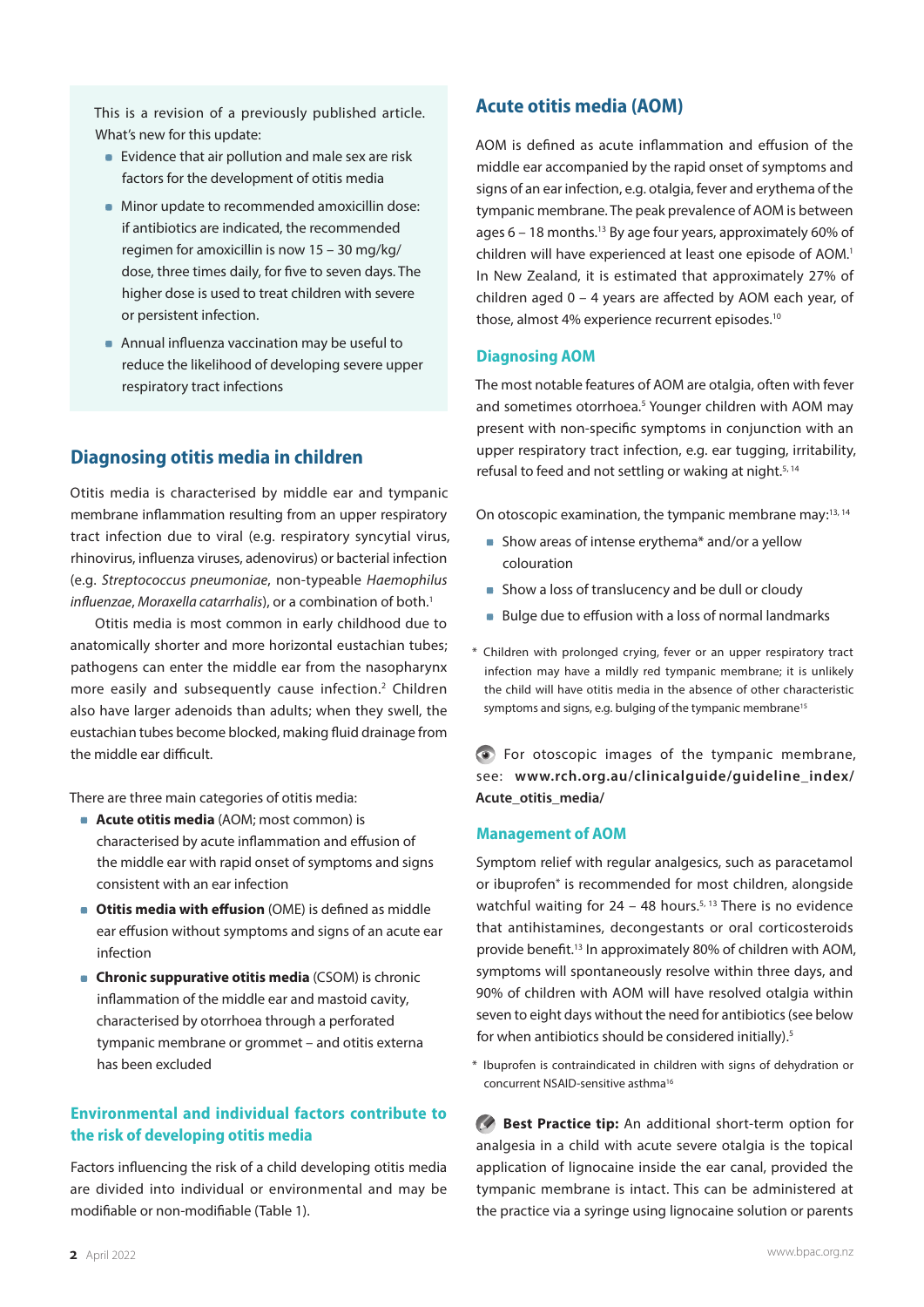**Table 1.** Common individual and environmental factors influencing a child's risk of developing otitis media.3–5

| <b>Individual factors</b>                              |                                                                                                                                                                                                                                                                                                                                                                     |
|--------------------------------------------------------|---------------------------------------------------------------------------------------------------------------------------------------------------------------------------------------------------------------------------------------------------------------------------------------------------------------------------------------------------------------------|
| Age                                                    | Otitis media first peaks in children aged between 6 - 24 months and again, between ages four<br>and five years                                                                                                                                                                                                                                                      |
| Sex                                                    | Otitis media is more common in males; the reason for this is unknown                                                                                                                                                                                                                                                                                                |
| Anatomical abnormalities                               | Abnormalities such as cleft palate, cleft lip and narrow eustachian tubes increase the risk<br>of otitis media. N.B. Children with Down syndrome are at increased risk of otitis media due<br>to a combination of thicker mucoid secretions, narrower eustachian tubes and increased<br>susceptibility to infection.                                                |
| Breastfeeding                                          | Breastfeeding for at least six months may protect against otitis media                                                                                                                                                                                                                                                                                              |
| Use of a dummy (pacifier)                              | Nasopharyngeal pressure changes can result in secretions from the throat entering the<br>eustachian tube and increase the risk of otitis media. Limiting pacifier use after age six months<br>can reduce the incidence of acute otitis media; the strongest evidence (30% reduction in AOM<br>incidence) is to limit pacifier use in children aged under 18 months. |
| <b>Environmental factors</b>                           |                                                                                                                                                                                                                                                                                                                                                                     |
| Passive exposure to<br>smoking                         | Passive exposure to smoking is one of the most significant modifiable risk factors for the<br>development of otitis media. Passive exposure to smoking can increase a child's susceptibility<br>to infection; absence of tobacco exposure can be protective against AOM development.                                                                                |
| Attendance at early<br>childhood care                  | Attending an early childhood education/care facility is associated with a small increase in the<br>risk of otitis media, most notably during the first year of life; likely through greater exposure to<br>respiratory pathogens and close contact with other children                                                                                              |
| Overcrowded homes and/or<br>a large number of siblings | As with early childhood care, there is an increased risk of otitis media with close contact<br>between children, e.g. siblings; the risk of otitis media is also greater in overcrowded homes                                                                                                                                                                       |
| Seasons                                                | Upper respiratory tract infections are more common in autumn and winter which can lead to<br>AOM; cold, damp and mouldy homes over winter also increases the likelihood of respiratory<br>tract infections and, therefore, the risk of otitis media                                                                                                                 |
| Air pollutants                                         | Children exposed to higher levels of nitric oxide in the air* have greater risk of developing otitis<br>media <sup>2</sup>                                                                                                                                                                                                                                          |
|                                                        | * One of the main sources of nitric oxide in the environment is combustion of fossil fuels. Most places in New<br>Zealand remain under guideline values for nitric oxide, but children living in areas of high traffic density or industry<br>may be exposed to higher levels.                                                                                      |

can apply one to two drops of 2% lignocaine gel (not funded), however, this can be impractical to insert due to the small size of the ear canal in children. Although there is limited evidence of benefit, this adjunctive option for analgesia is recommended in some quidelines.<sup>13</sup>

# **Antibiotics are not routinely required in the treatment of AOM**

In most cases of AOM, antibiotics are not needed for effective management; antibiotics do not reduce pain in the shortterm and can result in adverse effects such as diarrhoea and vomiting.17 Serious complications from otitis media are uncommon (see: "Mastoiditis") and do not differ in incidence between children who receive antibiotics immediately or delayed.17

Antibiotics may be considered in children with AOM:<sup>1, 5, 13, 17</sup>

- Aged under six months
- Aged two years and under with bilateral or severe infection, e.g. moderate-to-severe otalgia and/or fever > 39°C
- Whose condition worsens or does not improve within 48 hours
- At high risk of developing complications, e.g. children:
	- Who are immunocompromised
	- With infection in their only hearing ear or in children with a cochlear implant
	- Who are systemically unwell or there is evidence of sepsis
	- Who have a possible suppurative complication
- With recurrent AOM, i.e.  $\geq$  3 episodes within six months or ≥ 4 episodes within 12 months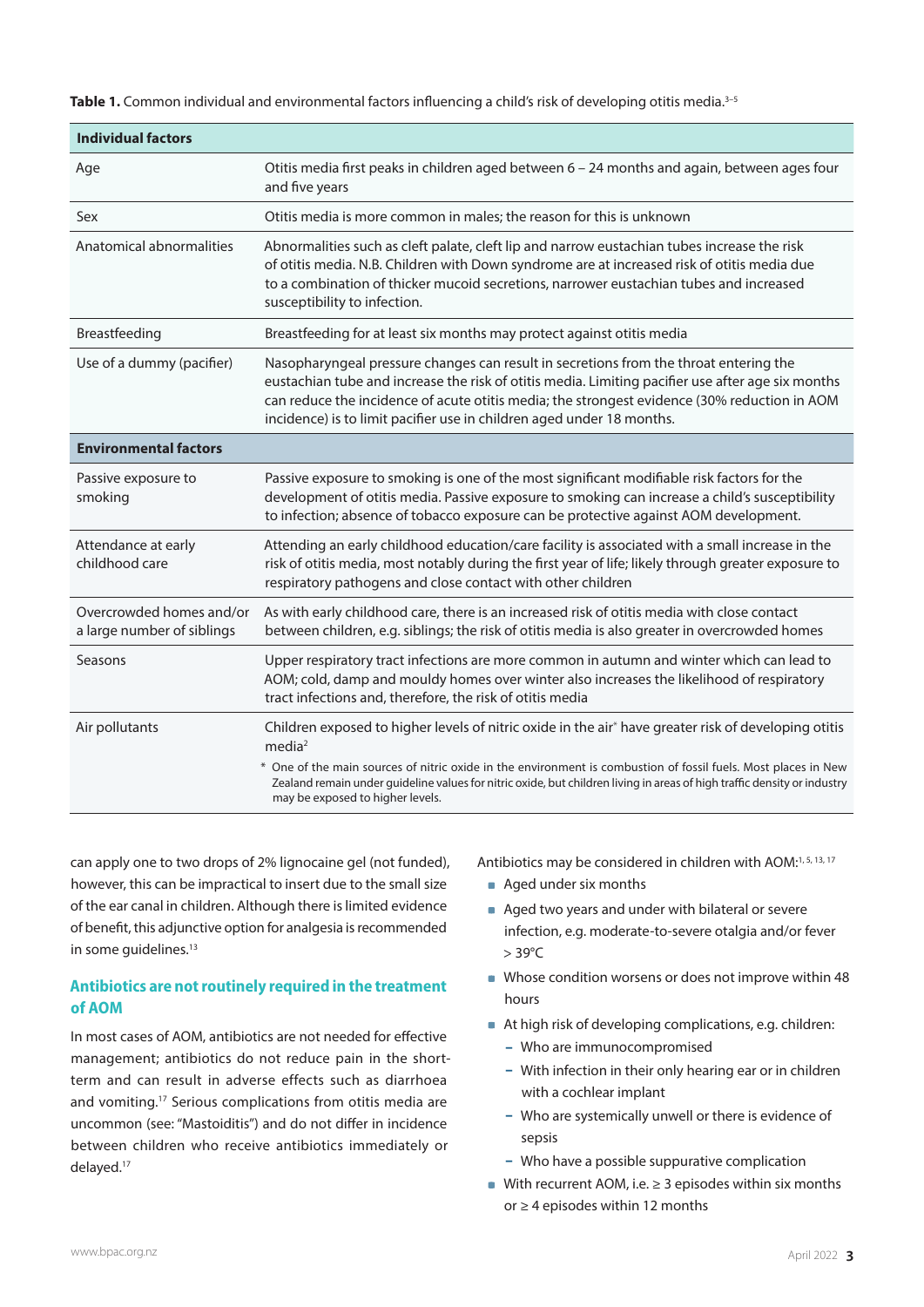# **The inequities of otitis media**

Significant disparity exists in the prevalence and severity of otitis media between Māori or Pacific children and European children in New Zealand.<sup>6, 7</sup> Factors that contribute to this include socioeconomic deprivation, overcrowded and sub-standard housing and exposure to second-hand smoke.<sup>6, 8</sup> Many families/whānau or caregivers also face barriers to accessing healthcare that can make it difficult for their child to receive appropriate care. This may include the affordability of attending primary care, e.g. travel costs, potential loss of income from leaving work to attend an appointment and organising care of dependents.9

Children of Māori or Pacific ethnicity have higher rates of OME and recurrent AOM, i.e. ≥ 3 episodes of AOM within six months or  $\geq 4$  episodes within 12 months, than non-Māori or non-Pacific children.<sup>6, 10</sup> If otitis media is left untreated, complications can develop such as hearing loss, which can lead to further challenges, e.g. learning and speech developmental delays. Children of Māori ethnicity have higher rates of mild, moderate and bilateral hearing loss compared to children of European/Other ethnicity; data for Pacific children are less clear, but they are also likely to have higher rates of hearing loss.<sup>10</sup>

## **Otitis media hospitalisations are higher in children of Māori or Pacific ethnicity**

Children of Māori or Pacific ethnicity aged 14 years and under are more likely to be admitted to hospital for otitis media than children of European ethnicity.7 Socioeconomic status may be a contributor towards this, likely due to barriers in accessing primary care.<sup>11</sup> Hospitalisations for otitis media are also higher in Māori children who live in overcrowded neighbourhoods compared to non-Māori children who live in overcrowded neighbourhoods.<sup>11</sup>

#### **Strategies for reducing inequities**

To help reduce the inequity gap in New Zealand for children with otitis media, reinforce prevention strategies and consider ways your practice could reduce barriers to accessing care. For example:<sup>3, 5</sup>



Encourage parents or caregivers who smoke to stop, or at least smoke or vape outdoors; refer them to smoking cessation services for additional support, if required. For further information on smoking cessation, see: **[bpac.](https://bpac.org.nz/BPJ/2015/October/smoking.aspx) [org.nz/BPJ/2015/October/smoking.aspx](https://bpac.org.nz/BPJ/2015/October/smoking.aspx)**



Encourage breastfeeding and limiting pacifier use in infants after age six months

Discuss infection prevention strategies with families/whānau or caregivers, such as frequent handwashing and cleaning of high-touch surfaces, e.g. doorknobs, and appropriate cough and sneeze hygiene



Refer to local housing services (e.g. for insulation, curtains, housing assistance) if available and the family is eligible. Links to local services are available on HealthPathways.



Check that children are up to date with their vaccinations; some vaccine-preventable illnesses, e.g. influenza, pertussis, measles and pneumococcal disease, can lead to otitis media. Ensure that parents who may be reluctant to have their child vaccinated understand these benefits.



Prominently display payment information, e.g. that there is usually no charge for a consultation\* or prescription† for children aged 13 years and under



Consider ways the practice environment could be more welcoming, e.g. information available in Te Reo Māori and other languages



Offer after-hours and/or weekend appointments, if possible

- \* All children aged 13 years and under who are enrolled with a general practice and eligible for publicly funded health services, are included in the "Zero fees for under-14s" scheme.<sup>12</sup> Extended consultations, procedures and extra services, e.g. certificates or equipment, are not covered.<sup>12</sup>
- † Unless the prescription is for a medicine that is not fully funded12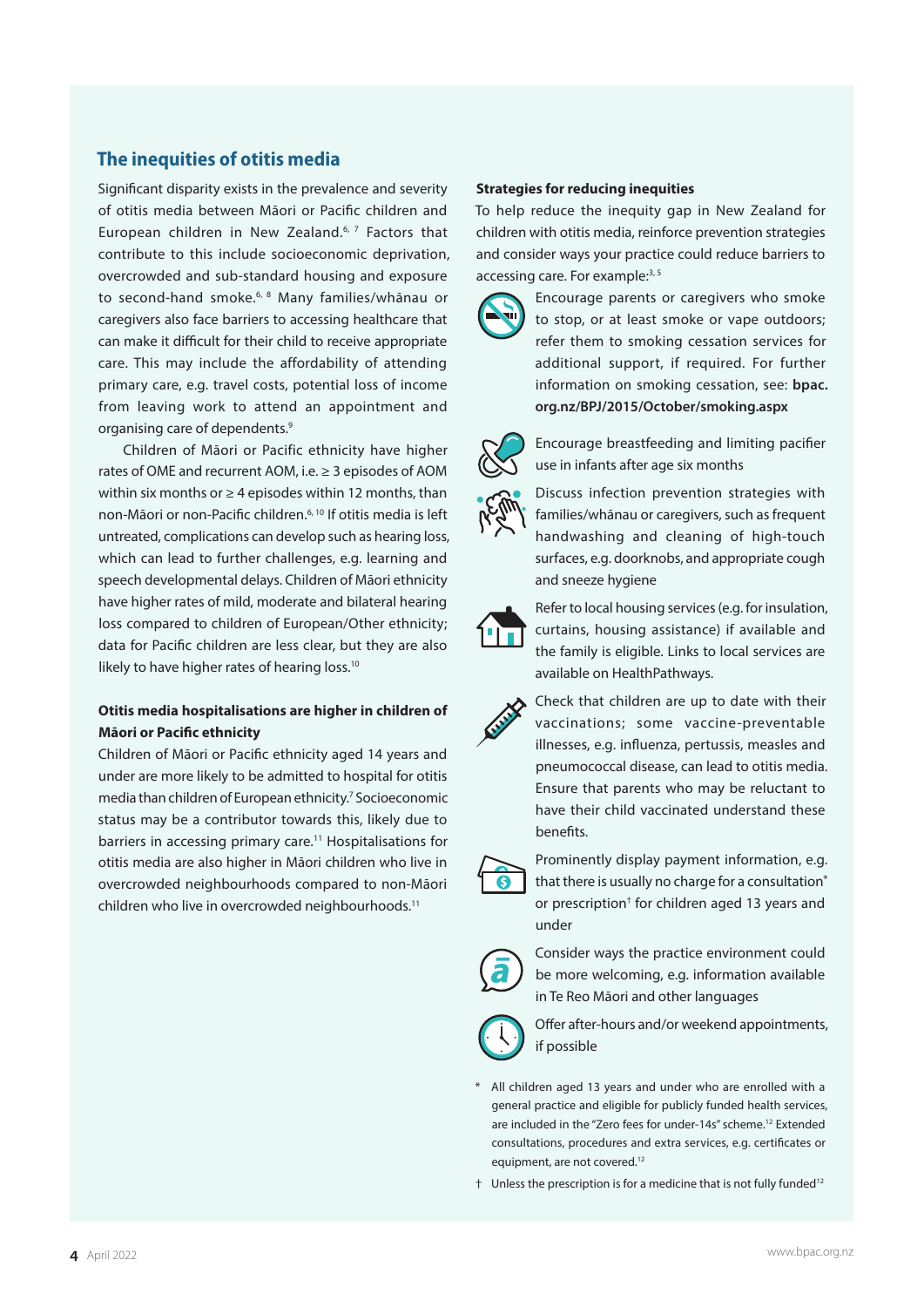Table 2. Dosing protocol when antibiotics are indicated for AOM.<sup>16, 17</sup>

|                                                                      | <b>Dose</b>                                                                                                                                   |
|----------------------------------------------------------------------|-----------------------------------------------------------------------------------------------------------------------------------------------|
| First line: <b>amoxicillin</b>                                       | 15 mg/kg/dose, three times daily, for five days; OR<br>30 mg/kg/dose, three times daily, for seven days in severe or persistent infection*    |
|                                                                      | Do not exceed the maximum dose of amoxicillin:<br>Neonate aged seven to 28 days – 125 mg/dose<br>Child aged one month to 18 years $-1$ g/dose |
| If penicillin allergy or intolerance<br>to amoxicillin: erythromycin | 10 – 12.5 mg/kg/dose, four times daily, for five to seven days (maximum 1.6 g/day,<br>however, in severe infections, to a maximum of 4 g/day) |
| Alternative: trimethoprim +<br>sulfamethoxazole <sup>†</sup>         | 24 mg/kg/dose (to maximum of 960 mg/dose), twice daily, for five to seven days                                                                |

\* If infection has not resolved after high dose amoxicillin, expert opinion is that amoxicillin + clavulanic acid can be considered

† Formerly referred to as co-trimoxazole. Oral liquid 40 + 200 mg/5 mL; now expressed as the total dose of trimethoprim + sulfamethoxazole (ratio 1:5) – 240 mg/5 mL oral liquid. Avoid in infants aged under six weeks, due to the risk of hyperbilirubinaemia.16

**Delayed ("back pocket") prescribing may be appropriate in some cases**, e.g. for families/whānau who are unable to return for re-examination.<sup>5, 17</sup> Providing a prescription with advice to use only if symptoms persist for more than 24 – 48 hours can reduce antibiotic use while providing the family/whānau with reassurance. This can also be written on the prescription for pharmacists to provide counselling on delayed use if the prescription is presented for immediate dispensing. Alternatively, the prescription could be post-dated.

The family/whānau should be asked to return if the child's condition worsens despite the use of antibiotics or if they have concerns about the child's health.

**Mastoiditis** although rare (incidence of 3.8 per 10,000 AOM episodes), is the most serious complication arising when otitis media is untreated or treatment is not successful.<sup>17</sup> Earache, swelling behind the ear and erythema over the mastoid process along with pain on movement of the head or ear is characteristic of mastoiditis (see: **[www.rch.org.au/clinicalguide/guideline\\_index/Acute\\_](https://www.rch.org.au/clinicalguide/guideline_index/Acute_otitis_media/) otitis media/** for an image of acute mastoiditis).<sup>14</sup> If mastoiditis is suspected, referral to hospital is required as the child will likely need intravenous antibiotics.

#### **Recurrent AOM**

Recurrent AOM is defined as three or more episodes within six months or four or more episodes within 12 months, with at least one of those episodes occurring in the preceding six months.<sup>4</sup> Children who have a recurrent episode of AOM should ideally return after four weeks to check for resolution.

www.bpac.org.nz April 2022 **5**

Each DHB is likely to have different criteria for referral to ENT for a child with recurrent AOM; check your local HealthPathways and ensure that children are referred as soon as they are eligible.

## **Otitis media with effusion (OME)**

OME, also known as "glue ear", is defined by middle ear effusion without symptoms or signs of an acute ear infection. OME most often occurs following an episode of AOM but can arise spontaneously.<sup>3</sup> OME occurs in up to 13% of all children, primarily in those aged between one and five years, and in approximately 90% of children with a cleft palate.<sup>3, 16</sup>

Multiple factors are thought to contribute to the frequency and recurrence rates of OME, including gastro-oesophageal reflux, pollution and passive exposure to smoking, viral infections, allergies and atopic conditions, e.g. allergic rhinitis, and genetic factors.<sup>3,4</sup>

**Almost all children with OME spontaneously improve within three months.**<sup>3</sup> However, when resolution does not occur, there is potential for OME to contribute to ongoing problems, e.g. hearing loss and younger children may experience a delay in speech and language development.<sup>3</sup>

### **Diagnosing OME**

Hearing loss, although not always present, is the most reported feature of OME. For example, parents/caregivers may describe difficulties with communication, withdrawal or lack of attention, or notice the television needs to be louder or that they need to raise their voice when talking to the child. Other symptoms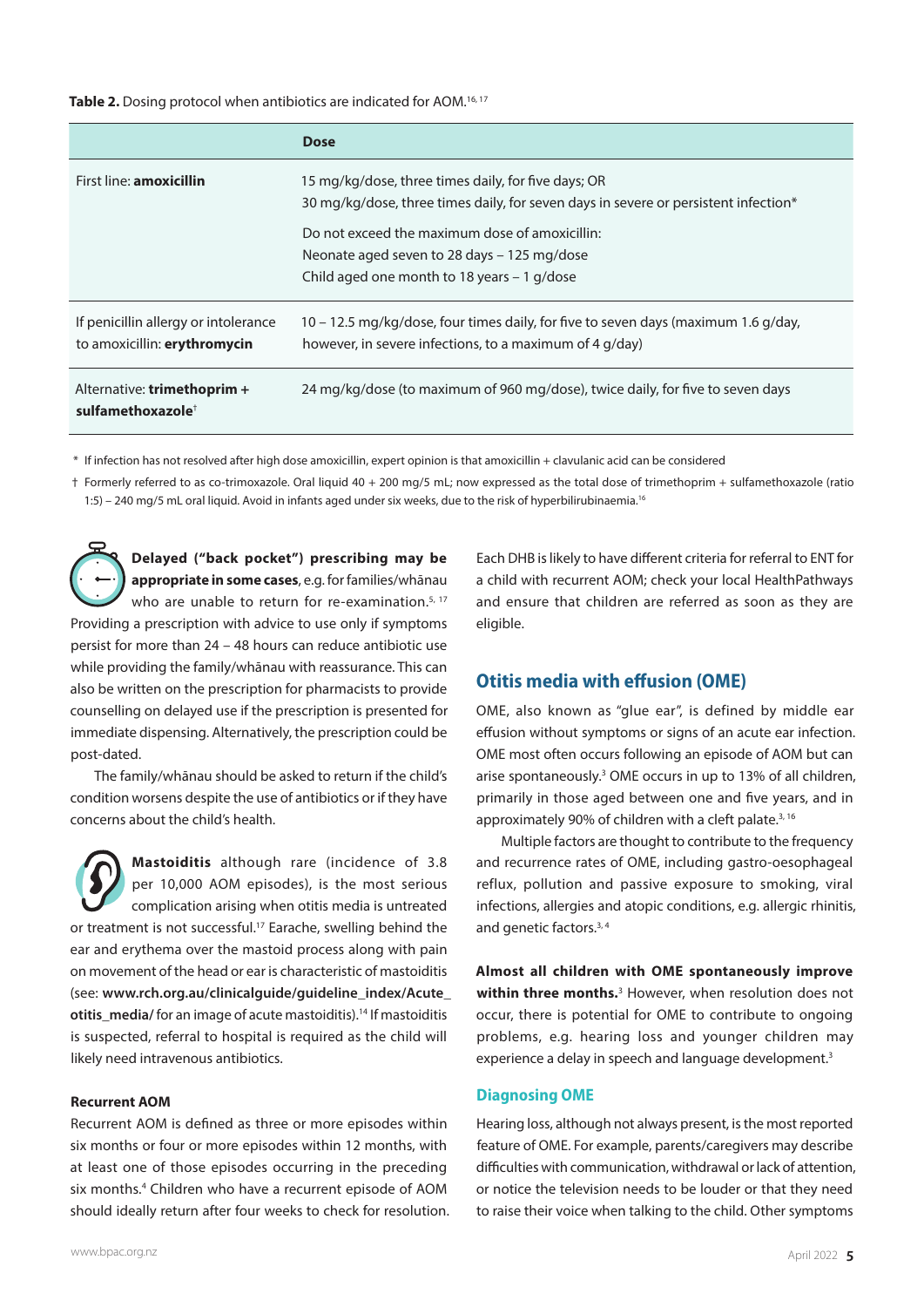of OME may include aural fullness or a sensation that the ear is popping, a combination of sleep and balance disturbances, irritability and less commonly, otalgia.<sup>3, 5</sup>

A confirmed diagnosis of OME can be made if tympanic membrane mobility is reduced or absent. Characteristic changes in OME are:3

- Dullness and retraction observed using an otoscope
- A type B curve tracing using tympanometry (see: "Interpretation of tympanometry")

Additional indicators of OME when examining the middle ear may include abnormal colouring of the tympanic membrane, e.g. bluish or an opaque colouration, or the presence of air bubbles.3, 4

## **Management of OME**

Children experiencing their first episode of OME should be managed with watchful waiting for three months; OME is rarely associated with infection and most cases spontaneously resolve.3, 4



a Cochrane review (23 randomised controlled trials [RCTs] including 3,258 children with OME) found that children taking antibiotics were more likely to have complete resolution at two to three months compared to children not taking antibiotics, however, they were also more likely to experience adverse effects such as diarrhoea, vomiting and skin rash (moderate-quality evidence).<sup>19</sup> Antibiotic use did not result in fewer grommet insertions (low-quality evidence) and the impact on hearing loss, speech, language and cognitive development is uncertain.19

Children with OME should ideally return after four weeks to check for resolution; subsequent recalls should be placed if OME has not resolved. Monitoring the appearance of the tympanic membrane and speech development can be useful to track potential changes during the period of watchful waiting.<sup>3</sup>

Referral to paediatric ENT for consideration of grommet insertion is generally recommended in children with effusions persisting for longer than three months (see: "Grommets:

# **Interpretation of tympanometry**

Tympanometry assesses middle ear function by measuring tympanic membrane compliance (mobility).3, 18 Tympanometry may also be used to track the resolution of an effusion which can take up to 12 weeks following AOM.13

Tympanograms vary between patients, however, there are three broad types of trace that can be used for diagnostic purposes (Figure 2):<sup>3, 4, 18</sup>

- 1. **The type "A"** trace reflects a normal middle ear mechanism
- 2. **The type "B"** trace lacks a sharp peak or is completely flat, suggesting decreased mobility of the tympanic membrane, which may be due to the presence of fluid within the middle ear. This trace often indicates OME but can also suggest perforation or obstruction of the canal.
- 3. **The type "C"** trace indicates negative pressure within the middle ear space and correlates with a retracted tympanic membrane. This suggests eustachian tube dysfunction, which may be indicative of a partial effusion or AOM.



**Figure 2.** Type "A", "B" and "C" tympanograms adapted from Schilder *et al*., 2016.4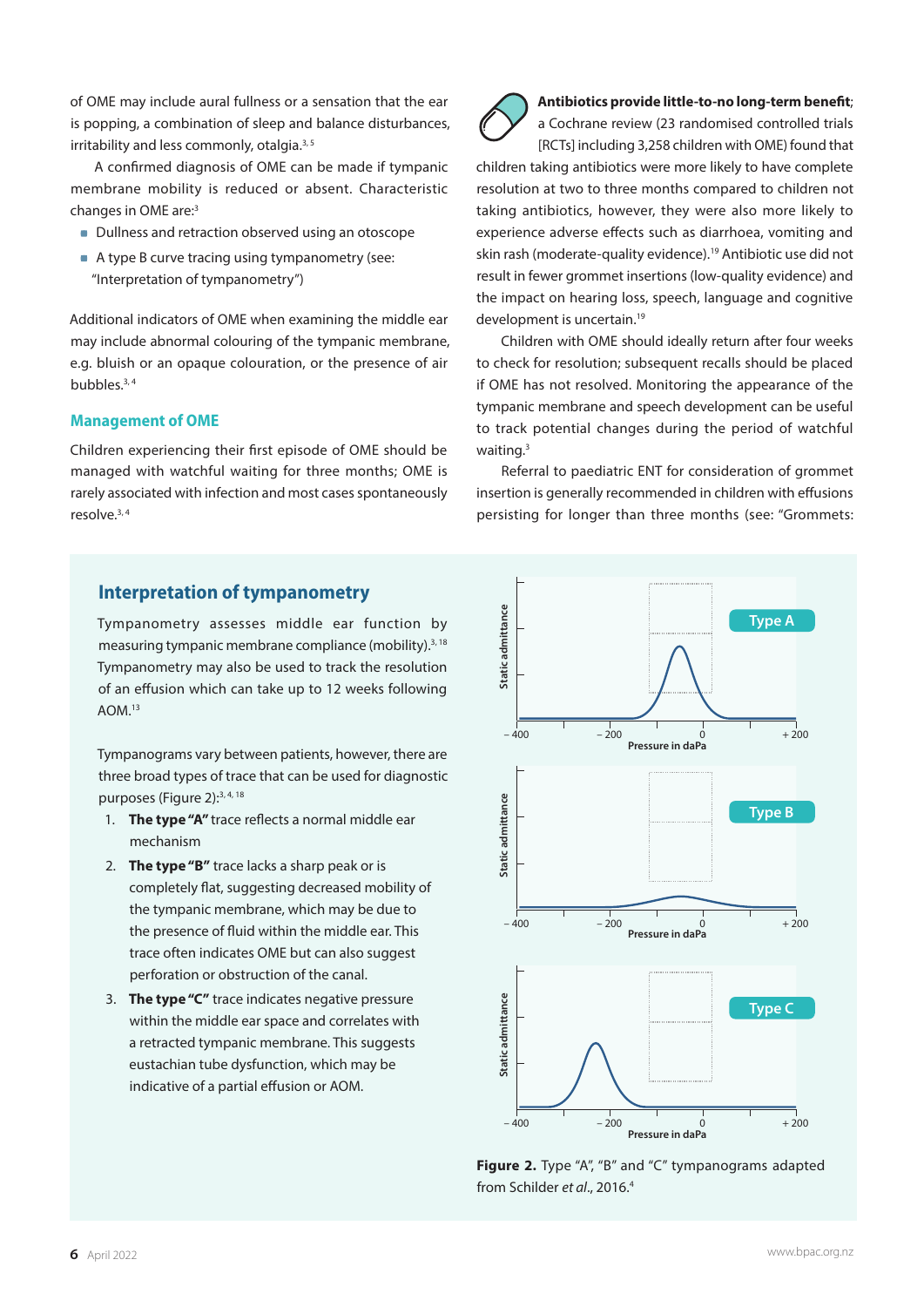indications, outcomes and complications").13 Also consider referral to audiology or a child speech language therapist if there is suspicion of speech and language delay in children aged > 2.5 years. Check local HealthPathways for specific referral criteria. The Ministry of Health also funds free hearing checks at birth and as part of the B4 School Check for children aged four years throughout New Zealand. Further information is available for parent and caregivers at: **[www.health.govt.](https://www.health.govt.nz/your-health/services-and-support/health-care-services/free-hearing-checks-children) [nz/your-health/services-and-support/health-care-services/](https://www.health.govt.nz/your-health/services-and-support/health-care-services/free-hearing-checks-children) [free-hearing-checks-children](https://www.health.govt.nz/your-health/services-and-support/health-care-services/free-hearing-checks-children)**.

# **Chronic suppurative otitis media (CSOM)**

CSOM, or chronic otitis media, is chronic inflammation of the middle ear and mastoid cavity characterised by otorrhoea persisting for at least two to six weeks through a perforated tympanic membrane or grommet – and otitis externa has been excluded.4, 22, 23

Parents/caregivers will most often notice otorrhoea and sometimes hearing loss, however, children with CSOM can also be asymptomatic.<sup>4</sup> Hearing loss - conductive or sensorineural is the most common complication arising from CSOM; ongoing hearing loss can be associated with language delays and behavioural problems.4

If the tympanic membrane can be seen through the otorrhoea, examine for erythema and perforation.4, 5, 23 Treatment ideally involves aural microsuction, followed by topical ear drops, however, microsuction at an ear clinic may be unaffordable or not accessible for some people. In practice, it is more common to begin treatment with ear drops containing a combination of anti-infective and anti-inflammatory agents (see: "Choosing an appropriate ear drop").

## **Choosing an appropriate ear drop**

When choosing an ear drop, consider which is most appropriate for the likely type of infection, the most suitable formulation and what is funded and available. In general, fluroquinolone ear drops, e.g. Ciproxin HC, are recommended first-line in many guidelines on the balance of benefit and safety (see: "The ototoxicity of ear drops"), but they are not funded and resistance needs to be considered:<sup>24</sup> discuss with parents or caregivers the possibility of self-funding.

Ear drop options:<sup>16</sup>

- Sofradex (dexamethasone + framycetin + gramicidin); 2 – 3 drops, three to four times daily (partly funded)
- Ciproxin HC (ciprofloxacin + hydrocortisone); 3 drops, twice daily (not funded)
- Kenacomb (triamcinolone + neomycin + gramicidin + nystatin); apply a small amount, two to four times daily (funded)
- Locorten-Vioform (flumetasone pivalate + clioquinol); 2 – 3 drops, twice daily (funded)

# **Grommets: indications, outcomes and complications**

Grommets (tympanostomy or ventilation tubes) are often indicated in children with recurrent AOM, persistent OME or when OME is complicated by hearing loss, developmental delays, learning difficulties or anatomical differences of the tympanic membrane, e.g. retractions.<sup>3,4</sup> Often, grommets are extruded within the first few months of placement; if grommets come out earlier than expected (e.g. less than one year after insertion) or the child faces ongoing problems, refer back for assessment and possible re-insertion.

In children with OME, grommets may improve hearing in the short term, however, long-term efficacy is unclear and likely varies between children.<sup>3</sup> In children with recurrent AOM, grommet insertion may prevent future episodes. A Cochrane review (five RCTs including 805 children with recurrent AOM) found:20

- **Children with grommets were less likely to have** recurrent episodes of AOM compared to children managed through watchful waiting (low-to very-low quality evidence)
- Children with grommets had approximately one fewer episode of AOM at six months compared with children who did not have grommets; no effect was observed at 12 months

**Watch out for persistent otorrhoea following grommet insertion as a potential indicator of chronic suppurative otitis media.** Otorrhoea is the most common complication associated with grommet insertion, occurring in approximately 16% of children within four weeks of grommet insertion and 26% of children at any stage following surgery (on average  $12 - 14$  months) when the grommet is in place.<sup>3</sup>

Post-operative otorrhoea that occurs within two weeks of grommet insertion is thought to be surgeryrelated or due to the condition of the middle ear during surgery, e.g. an infection prior to surgery, rather than a new infection.21 If otorrhoea persists for more than two to six weeks following grommet insertion,<sup>21</sup> consider the possibility of chronic suppurative otitis media (see: "Chronic suppurative otitis media (CSOM)").4, 22 Treatment of otorrhoea usually consists of ear drops containing a corticosteroid and antibiotic (see: "Choosing an appropriate ear drop").<sup>21</sup>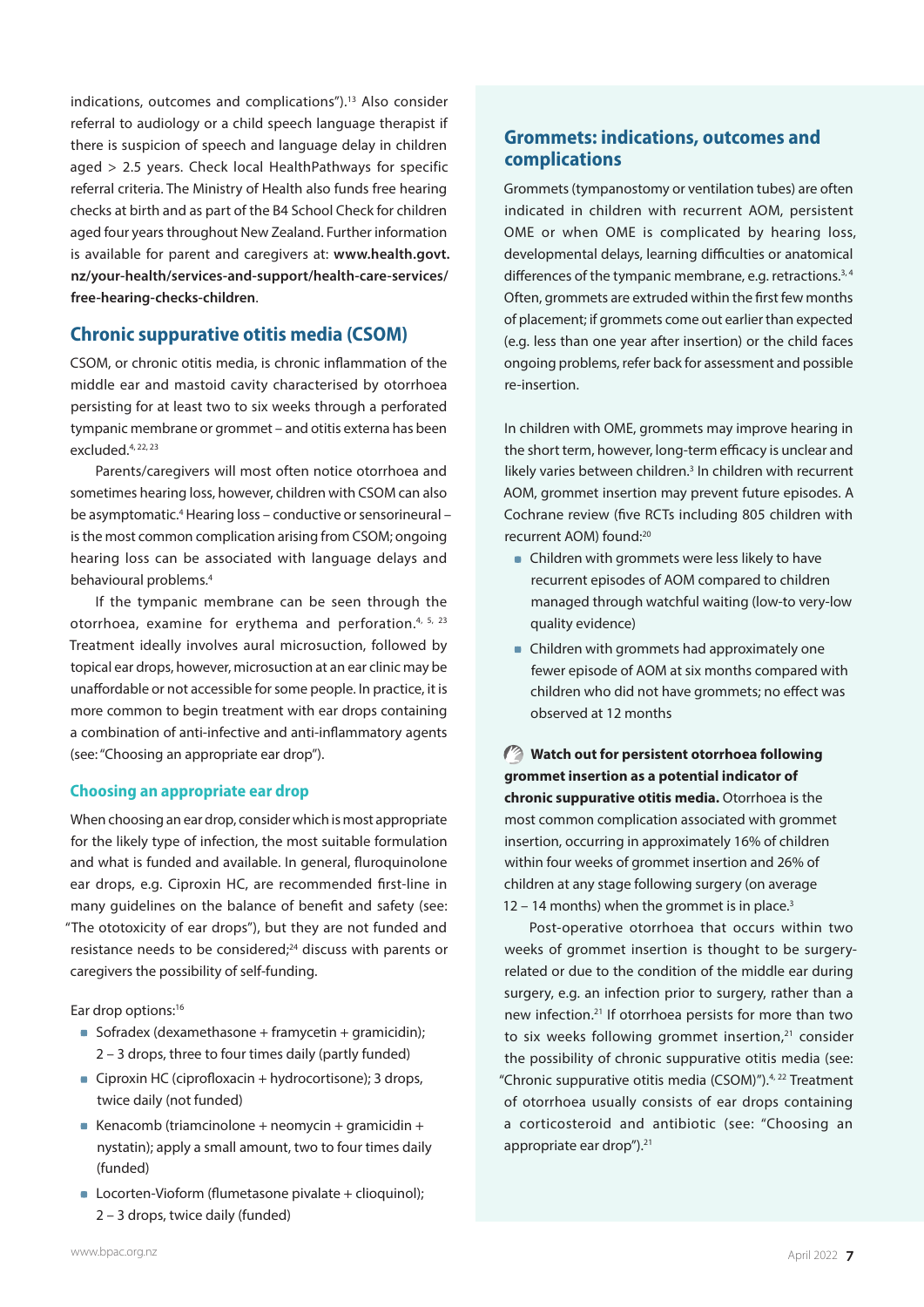In practice, Sofradex is often used first-line (unless there is suspicion of *Pseudomonas* or a framycetin/gramicidin-resistant organism) as it is a thin fluid, generally well tolerated and partly funded. Locorten-Vioformis most appropriate for fungal/yeast infections in addition to aural microsuction. Kenacomb is an alternative to Locorten-Vioform, although, these drops can be difficult to instil (thick yellow liquid), and their appearance can confound whether an infection is settling or not.

If combination drops do not improve CSOM, consider swabbing to direct further treatment or discuss with an ENT specialist or request a paediatric ear nurse (if available – see link below) or ENT assessment.

To find out whether there is an ear nurse in your area, see: **[www.ensg.co.nz/directory/](http://www.ensg.co.nz/directory/)**

#### **Duration of treatment**

Ear drops should be applied for at least five days, and ideally for no more than seven days.<sup>17</sup> This should be sufficient for most people with uncomplicated infection.17, 25 The risk of ototoxicity is greater with increasing duration of use and when ear drops are applied after symptoms have resolved. $24$  Occasionally, with prolonged application of topical ear drops, a secondary infection, e.g. fungal, can develop.<sup>24</sup>

# **Vaccination can protect against otitis media**

Otitis media can be a complication of other infections, such as measles, pertussis and influenza, therefore, if a child has otitis media and has not been vaccinated, use this as a time to re-iterate why routine childhood vaccinations are important.

**Pneumococcal disease:** Vaccination against pneumococcal disease with PCV10 (Synflorix) is included in the childhood Immunisation Schedule and is fully funded for all children aged five years and under:<sup>29</sup>

- PCV13 (Prevenar) is available for children (and adults) at high risk of pneumococcal disease, e.g. those with immunodeficiency or cochlear implant
- Children who are at high risk for pneumococcal disease should also receive 23PPV (Pneumovax 23) after age two years

Following pneumococcal vaccination rollout between 2006 and 2015, a 51% decline in otitis media hospitalisations was observed for children of Māori ethnicity compared with 25% overall.30 A population-based study (270,137 children) in Israel found that following the introduction of PCV13, rates of AOM and recurrent AOM reduced significantly, particularly in children aged two years and under.31 A Cochrane review (11 RCTs including 60,733 children) also showed that following

# **The ototoxicity of ear drops**

The use of ear drops in people with a perforated tympanic membrane is generally contraindicated in medicine data sheets, however, evidence suggests they can be used safely for CSOM and/or post-operative otorrhoea in people with a perforated tympanic membrane or grommets.<sup>24</sup>

Studies have shown that ciprofloxacin-containing ear drops have a lower risk of ototoxicity than aminoglycosidecontaining ear drops; more limited evidence is available for assessing the safety of clioquinol-containing ear drops, but they are considered preferable to aminoglycosides.<sup>24</sup> Aminoglycoside-containing ear drops may be necessary under certain circumstances, e.g. following an insufficient response to other ear drops, resistant organisms or when alternative ear drops are unavailable or unaffordable; the risk of ototoxicity can be reduced by limiting treatment duration (e.g. less than seven days) and only instilling during an active infection.<sup>24</sup>

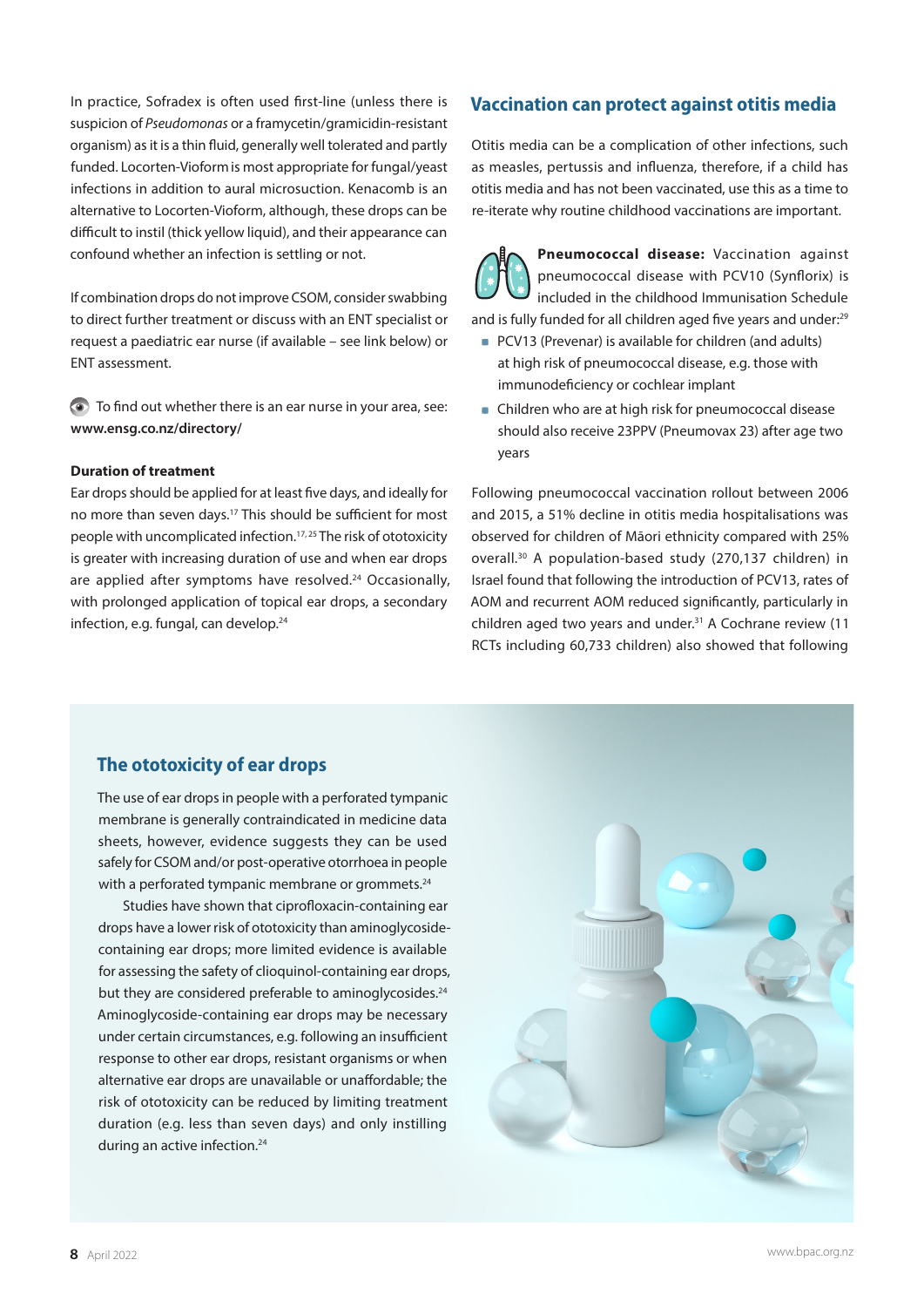pneumococcal vaccination in early infancy, the relative risk of pneumococcal confirmed AOM reduced, however, evidence for recurrent AOM and all-cause AOM was limited.32

**Influenza:** Annual Influenza vaccination is recommended for all individuals aged six months and older.29 This is particularly important for children with recurrent respiratory infections, if the parent/caregiver is able to meet the associated costs. Children are currently eligible for a funded influenza vaccine if they have a chronic respiratory disease (including asthma if on regular preventive treatment), have been hospitalised for respiratory illness or have another chronic condition: refer to the **[immunisation](https://www.health.govt.nz/publication/immunisation-handbook-2020)**  [schedule](https://www.health.govt.nz/publication/immunisation-handbook-2020) or [PHARMAC schedule](https://schedule.pharmac.govt.nz/ScheduleOnline.php?osq=Influenza+vaccine) for funding details.<sup>29</sup>

A Cochrane review (11 RCTs including 17,123 children) found children aged between six months and six years who received an influenza vaccine achieved a small reduction in the number of episodes of AOM (≥ 1 over at least six months), compared with children who received placebo or no treatment; 25 children need to be vaccinated to prevent one child from having  $\geq 1$  episode over at least six months (low-quality evidence).<sup>33</sup>

The eligibility criteria for funded vaccination is subject to change. To read the full list of eligibility criteria and the latest updates, see: **[www.health.govt.nz/publication/](https://www.health.govt.nz/publication/immunisation-handbook-2020) [immunisation-handbook-2020](https://www.health.govt.nz/publication/immunisation-handbook-2020)**

# **Key tips for aural hygiene practices**

A normal external auditory canal has a self-cleaning mechanism that does not require any active cleaning.<sup>26</sup> Despite this, many people self-clean their ears which can disrupt the natural cleaning mechanism, cause trauma to the ear canal – particularly to the tympanic membrane, cerumen (earwax) impaction, infection and potential retention of the object used, e.g. cotton buds, bobby pins, paper clips, pen covers, matchsticks.<sup>26</sup>

Discussion about aural hygiene with parents and caregivers of children may cover the following points: $26, 27$ 

- 1. Cerumen should not be removed at home; cerumen cleans, protects and lubricates the external auditory canal. Advise parents and caregivers that if symptoms such as hearing loss, ear fullness, otalgia, otorrhoea, tinnitus, cough and/or pruritis of the ear, develop, to seek medical attention for consideration of cerumen removal.
- 2. "*Nothing smaller than an elbow should be inserted into the ear*" – this phrase is often used to caution people about using objects to clean their ears. Objects have the potential to lacerate the ear canal, perforate the tympanic membrane and dislocate the hearing bones leading to hearing loss, vertigo and tinnitus.
- 3. Ear candles and other do-it-yourself wax removal products should be avoided. A technique that may help move older cerumen out of the ear canal is to chew and move the jaw.
- 4. Frequent use of ear plugs or ear buds can injure the ear canal and increase the chance of developing an ear infection; minimise use if possible. Foam ear plugs should be changed daily and moulded ear plugs/buds regularly cleaned.
- 5. Children are more vulnerable to auditory damage compared to adults when exposed to the same level of noise.28 Reduce exposure to loud sounds where possible and encourage hearing protection if there is prolonged exposure, e.g. earmuffs.
- 6. Swimming in contaminated water should be avoided. **[Safeswim](https://www.safeswim.org.nz/)** provides information about the safety of local swimming areas.
- 7. The ear canal should be emptied after swimming and bathing; this can be done by tilting the head horizontally. It is also important to minimise the amount of water entering the ear canal when bathing or showering by tilting the head forwards, and also avoid soap entering the ear canal.

For further information, parents and caregivers can be referred to: **[www.healthnavigator.org.nz/](https://www.healthnavigator.org.nz/healthy-living/e/ear-care-advice/) [healthy-living/e/ear-care-advice/](https://www.healthnavigator.org.nz/healthy-living/e/ear-care-advice/)**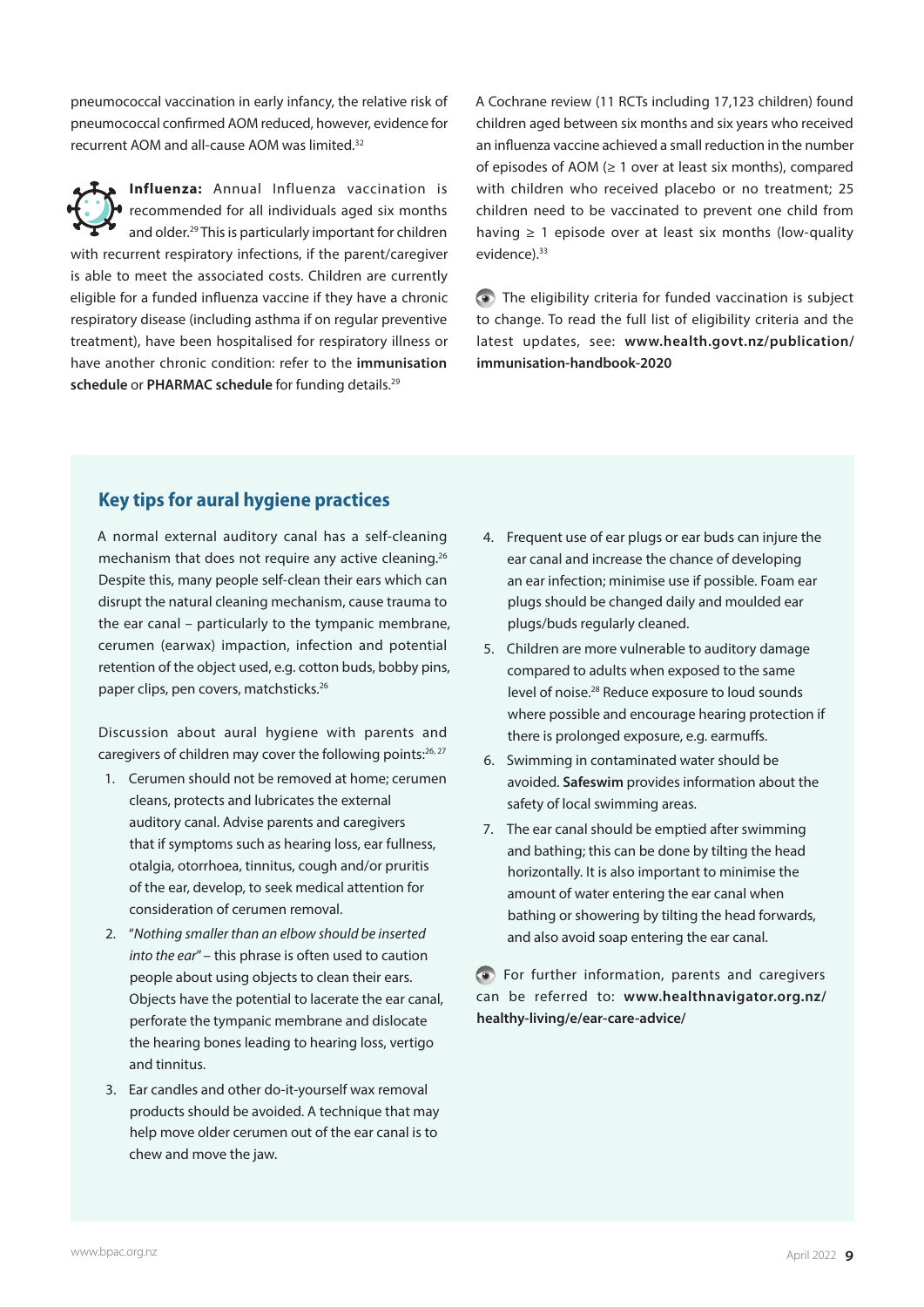# 

# **Clinician's Notepad: otitis media**

## **Acute otitis media (AOM)**

## **Assessment and diagnosis**

- Assess/ask about symptoms and signs consistent with an ear infection, e.g. otalgia and fever; in younger children, i.e. aged two years and under, symptoms may be non-specific, e.g. ear tugging, irritability and not settling at night
- **Use an otoscope to check for inflammation and** effusion; the tympanic membrane may:
	- Show areas of intense erythema or yellow colouration
	- Lack translucency and be dull or cloudy
	- Bulge and show a loss of normal landmarks

## **Management**

- **Most cases spontaneously resolve without the need** for antibiotics
- Recommend symptom relief with regular analgesics, e.g. paracetamol or ibuprofen, if required, and watchful waiting for 24 – 48 hours
- Consider prescribing antibiotics in children:
	- Aged under six months
	- Aged two years and under with bilateral or severe infection, e.g. moderate-to-severe otalgia and/or fever > 39°C
	- Whose condition worsens, or does not improve within 48 hours
	- Experiencing recurrent episodes of otitis media, i.e. ≥ 3 episodes within six months, or  $≥ 4$ episodes within 12 months
	- At high risk for developing complications, e.g. children:
		- □ Who are immunocompromised
		- $\Box$  With infection in their only hearing ear or in children with a cochlear implant
		- $\Box$  Who are systemically unwell or there is evidence of sepsis
		- $\Box$  Who have a possible suppurative complication
- A "back pocket" prescription may be appropriate
- Check with local HealthPathways for specific ENT referral criteria

## **Otitis media with effusion (OME)**

## **Assessment and diagnosis**

- Ask about hearing loss or any non-specific symptoms, e.g. difficulties with communication, lack of attention, sleep and balance disturbances, irritability
- **Use an otoscope to examine for dullness and** tympanic membrane retraction
- $\blacksquare$  Use tympanometry a type B curve trace suggests OME

## **Management**

- Recommend watchful waiting for three months, with regular follow-up during this period, e.g. return after four weeks to check resolution and monitor for any hearing changes; antibiotics are not necessary
- Refer to ENT for consideration of grommet insertion if effusion persists for longer than three months. Also consider referral to audiology or a child speech language therapist if there is suspicion of speech and language delay in children aged > 2.5 years. Check local HealthPathways for specific referral criteria.

# **Chronic suppurative otitis media (CSOM)**

## **Assessment and diagnosis**

- Ask about the duration of otorrhoea (persisting for at least two to six weeks) and any suspicion of hearing loss
- Assess the ear for otorrhoea and examine the tympanic membrane, if visible, for perforation and erythema

#### **Management**

- **Treatment usually begins with topical ear drops** containing a combination of anti-infective and anti-inflammatory agents
	- Ciproxin HC (not funded) is often recommended first-line on the balance of benefit and safety; consider the possibility of resistance
	- Sofradex (partly funded), Kenacomb (funded) and Locorten-Vioform (funded) may be appropriate alternatives
- **If combination drops are unsuccessful at resolving** otorrhoea, consider swabs to direct further treatment or discuss with an ENT specialist or request a paediatric ear nurse (if available) or ENT assessment